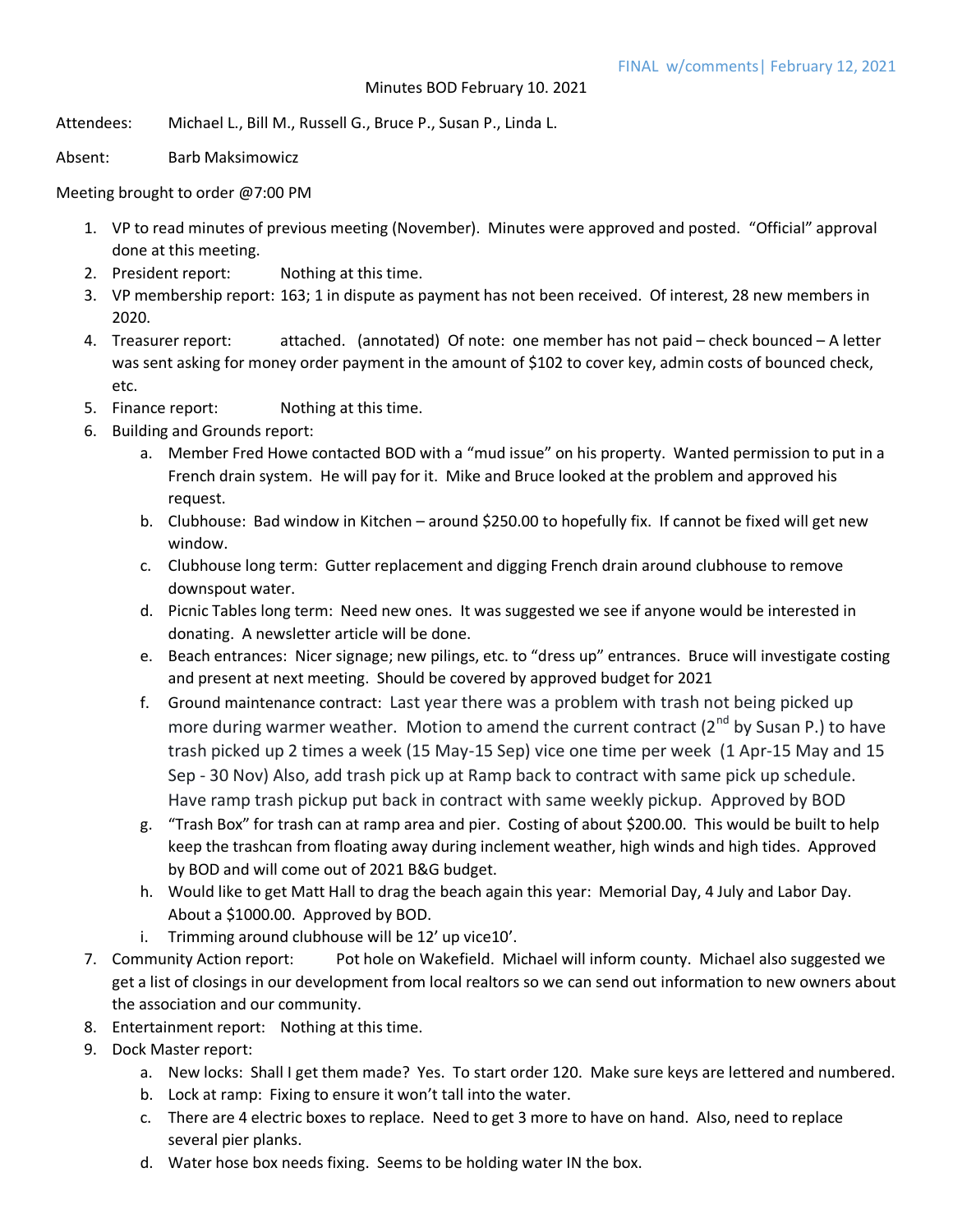e. Susan P. Went over her list of current slip owners so she could send out bills for upcoming season (renewal). (NOTE: slips 24 & 26 are unusable at this time.)

OLD BUSINESS: ALL ITEMS CLOSED OUT. (Refer to November BOD minutes)

NEW BUSINESS:

- a. Susan reminded the BOD newsletter articles are due NOW! Bill M. volunteered to take on the newsletter and getting it out. Has some new ideas for distro and such. Susan turned this job over to Bill. Bill requested articles to him this coming week with distro (mailing and online) week ending 15 March '21.
- b. Bill M. put updated dock rules and some older copies of the Shoreline newsletter on the PWSCC website.

Meeting adjourned @ 8:03 PM

NEXT MEETINGS: March 10 and April 14